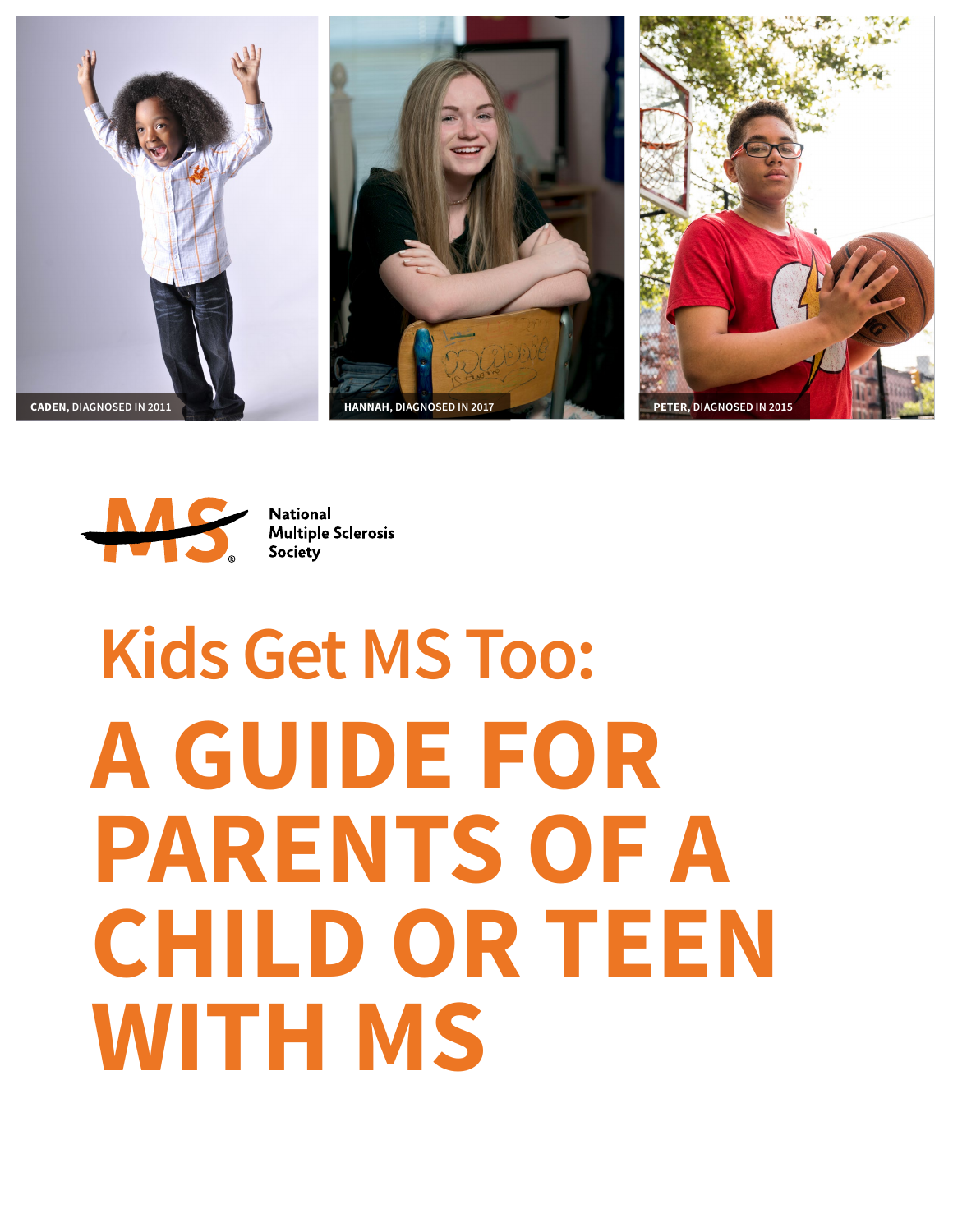

**National Multiple Sclerosis Society** 

# **Kids Get MS Too: A GUIDE FOR PARENTS OF A CHILD OR TEEN WITH MS**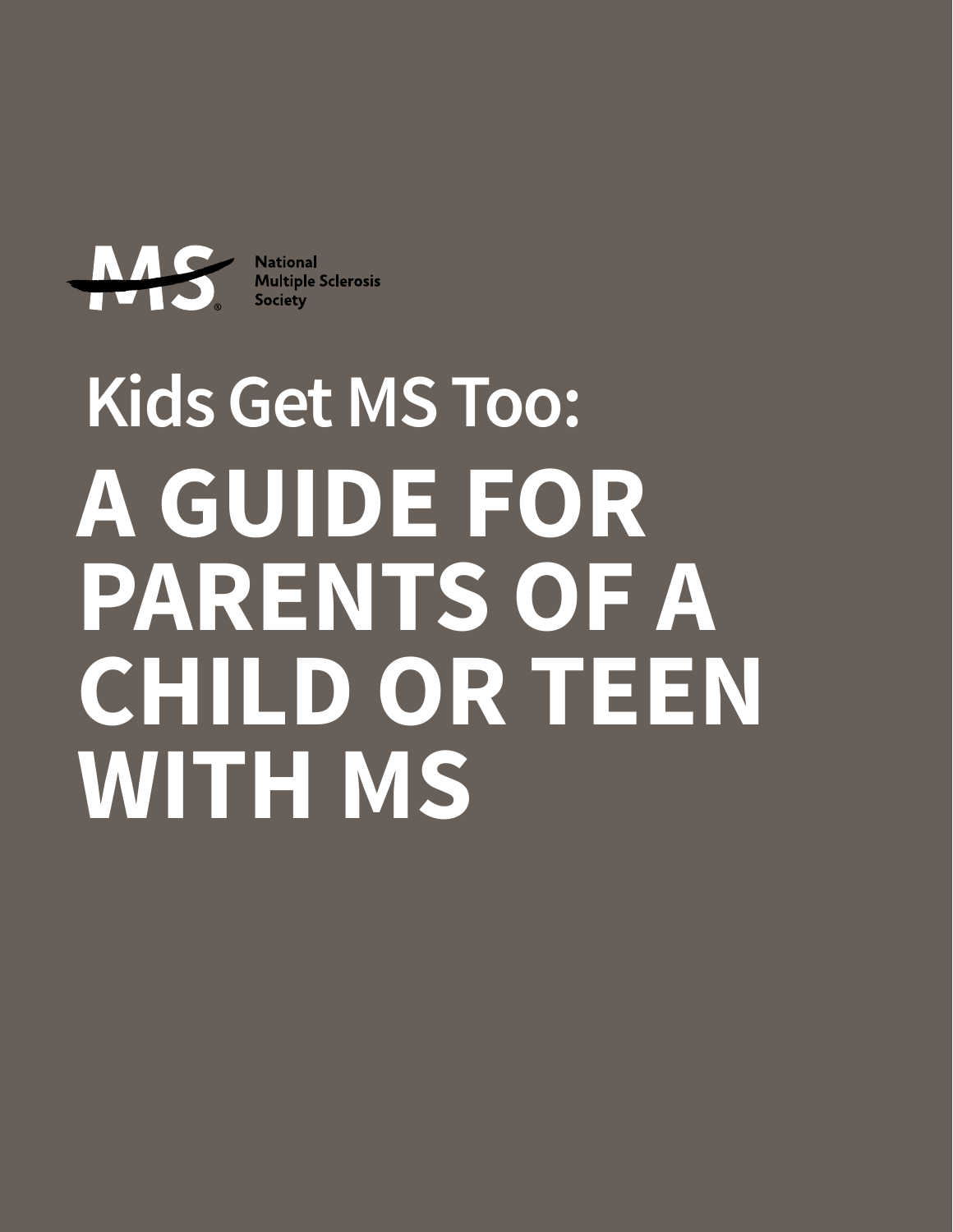# **Our MS Journey**



Our son, Doug, was diagnosed with MS at the young age of 13. It was the most terrifying experience we had been through. We knew virtually nothing about MS and had to go back into the room to tell our son he had a disease we knew nothing about. The tears didn't stop for days. After a few days, and meeting with several doctors and specialists, we began to learn there was help. They had medication

available. As we researched and learned from some of the best doctors in the country, we began to feel some comfort.

As time progressed and we learned more, we felt empowered. We now focus on what we can do to help Doug stay healthy and feel his best. Doug focuses on exercise, eating healthy, taking his Vitamin D supplements, and never missing a dose of his disease modifying therapy, a doctor's appointment or MRI. He is reminded he has MS for 5 minutes a day as he does his injections. The other 1,435 minutes in the day, he focuses on being 18 and enjoying his life!

I know all too well how scared you might be right now. I promise it gets easier and that you and your child will be able to focus on things other than MS again, just like our family did. Learning about MS is the best way you can feel in control again. I encourage you to use this resource and connect to others who can relate and provide comfort in times of uncertainty. You are not alone —the National MS Society is there to be your supportive partner as you help your child live their best life with MS.

— John and Sarah Roderus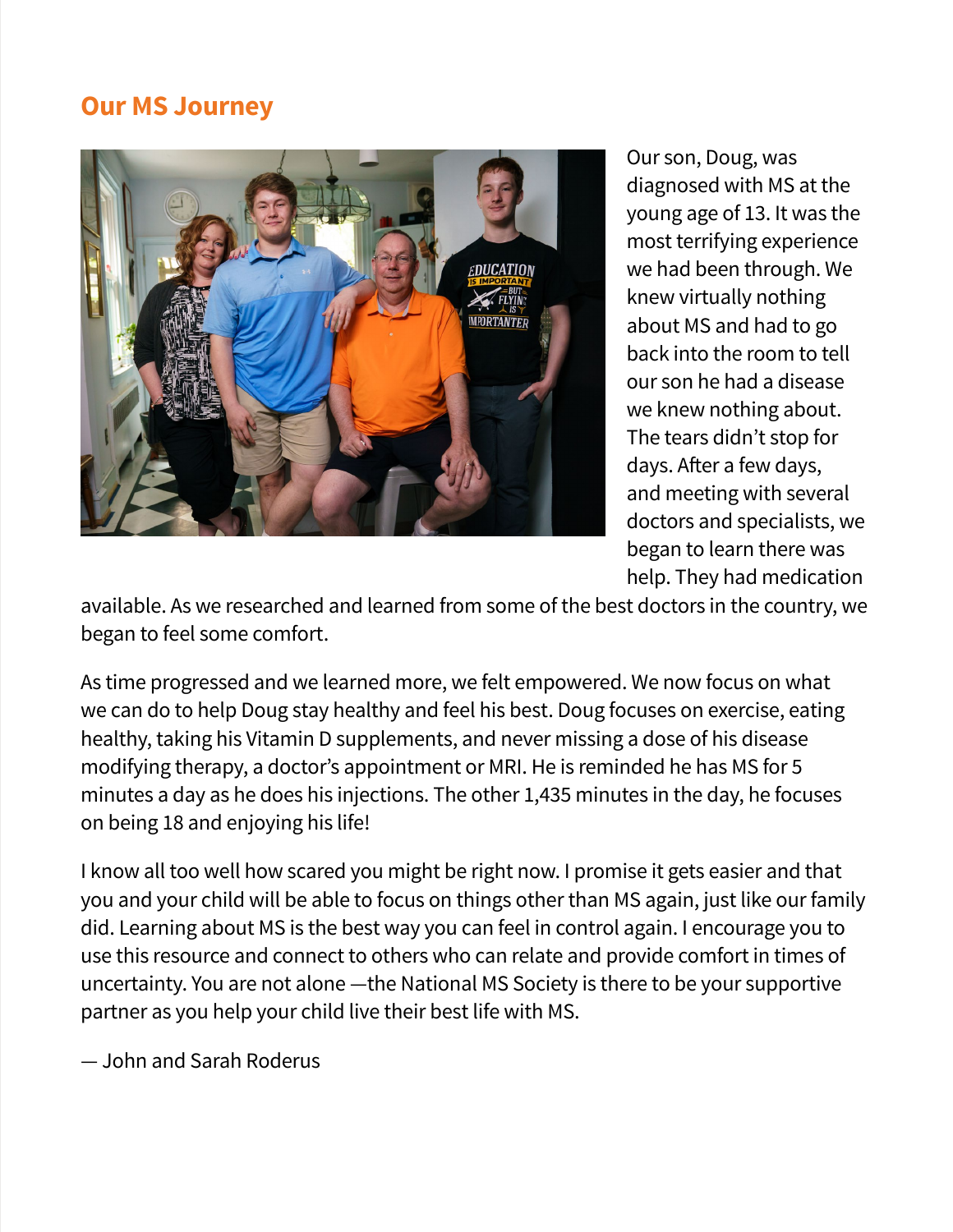# **Table of Contents**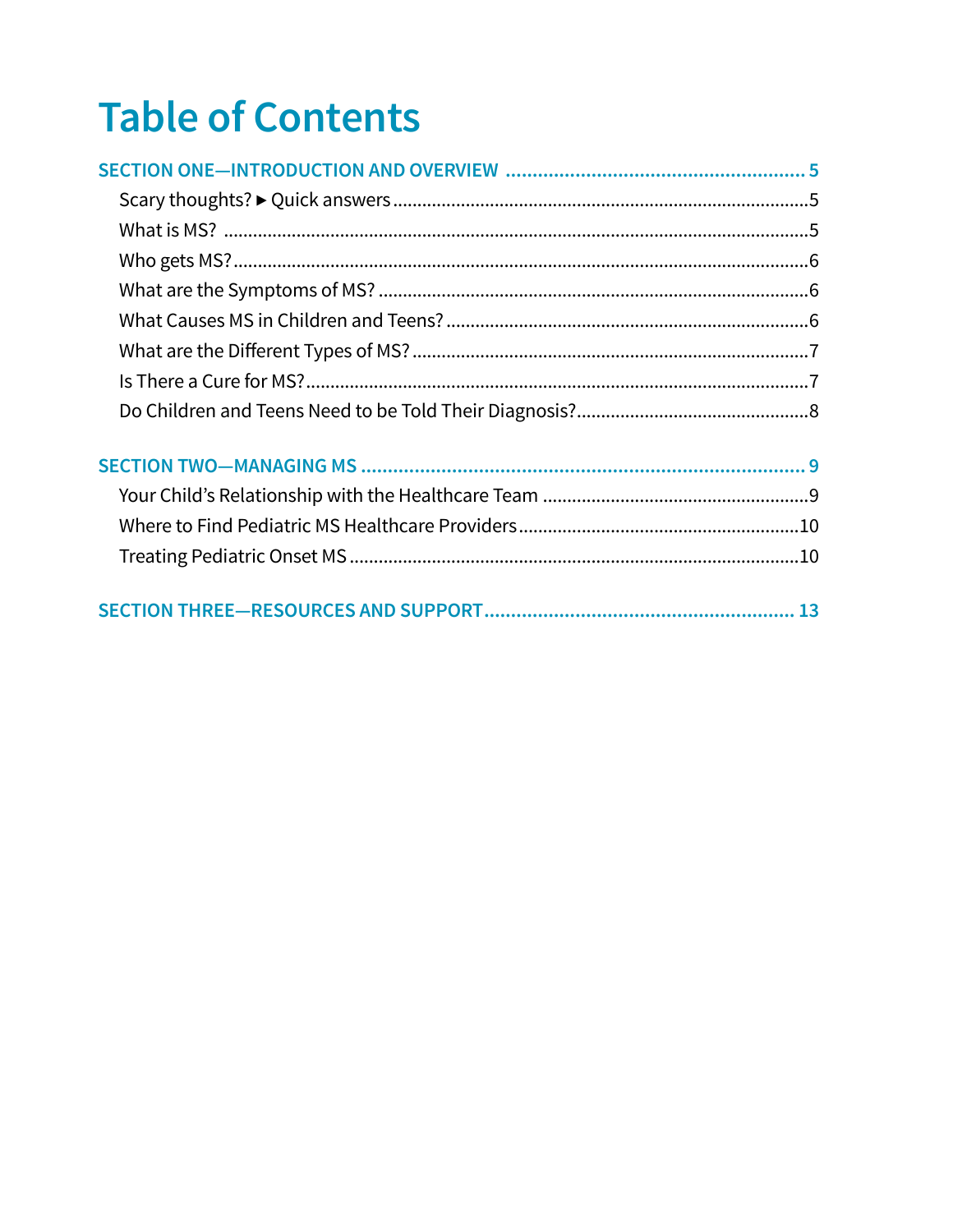# <span id="page-4-0"></span>**SECTION ONE—INTRODUCTION AND OVERVIEW**

#### **Scary thoughts? ▶ Quick answers**

You've just heard that your child has multiple sclerosis (MS). We're here to help you learn about MS so you can feel confident in helping your child manage this disease. Before we go any further, let's tackle some of those fears you have with some quick answers to help put your mind at ease.

| Is my child going to die?               | <b>No</b>           |
|-----------------------------------------|---------------------|
| Is there a cure?                        | Not yet             |
| Did I do something to cause this?       | <b>No</b>           |
| <b>Can my child give MS to someone?</b> | <b>No</b>           |
| Are my other kids going to get MS?      | <b>Probably not</b> |
| Can my child continue to be active?     | <b>Absolutely</b>   |
| Will my child need a wheelchair?        | <b>Probably not</b> |
| Can my child continue to go to school?  | <b>Yes</b>          |

Now that we've gotten those scary questions out of the way, let's expand on these answers and help you feel empowered through knowledge.

#### **What is MS?**

MS is a chronic, unpredictable disease of the central nervous system (CNS), which is made up of the brain, spinal cord and optic nerves. MS is thought to be an immune-mediated disease in which the body's immune system mistakenly attacks normal tissue in the CNS. This attack is aimed at myelin, the coating around nerve fibers (axons), and the cells that make myelin, which are called oligodendrocytes. The myelin coating around each nerve fiber serves as insulation, much like the plastic coating on an electrical wire. This helps to ensure the efficient transmission of nerve impulses (messages) between the brain and other parts of the body. When myelin or nerve fibers are damaged or destroyed in MS (called demyelination), messages within the CNS are altered or stopped completely.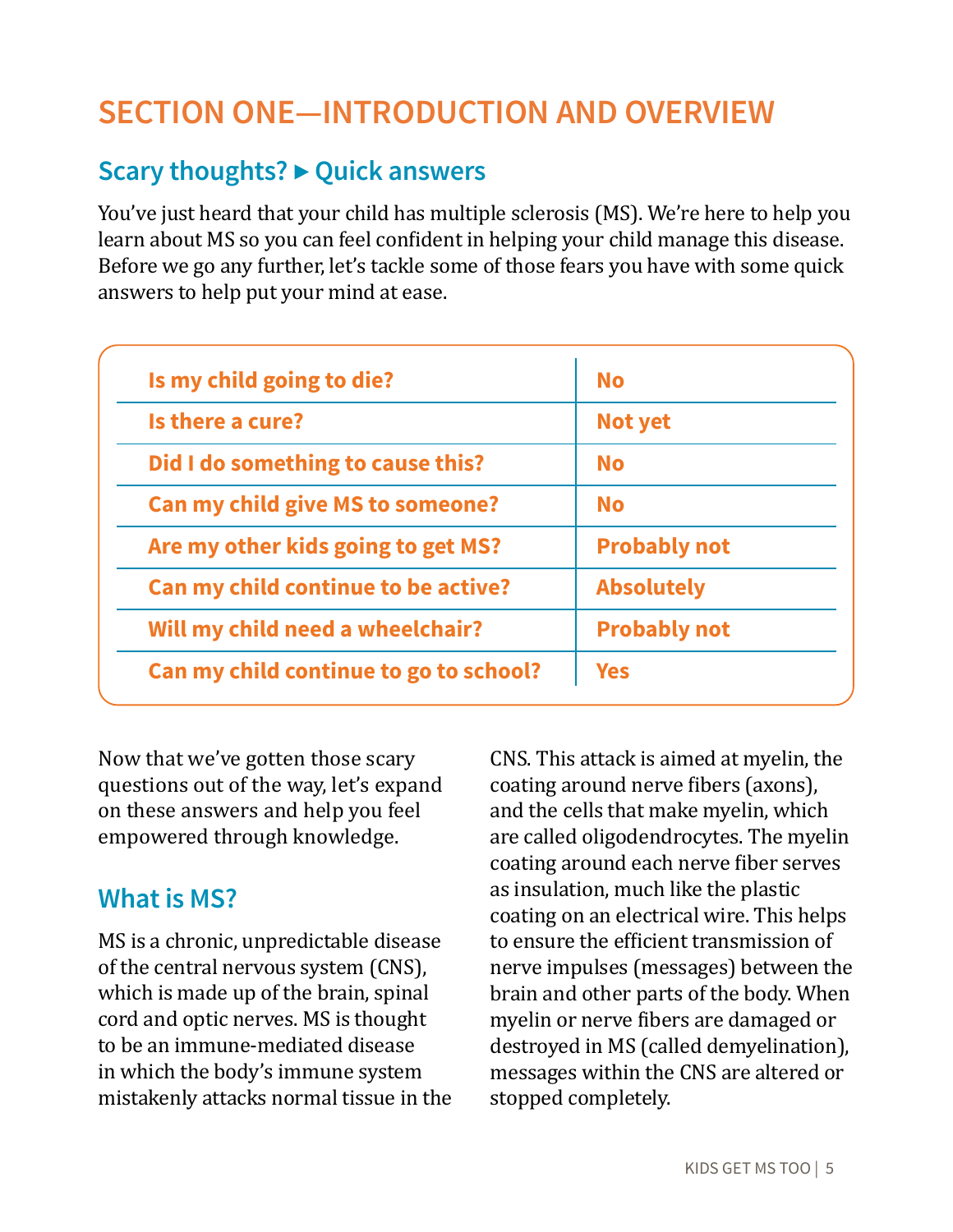### <span id="page-5-0"></span>**Who gets MS?**

MS is most often diagnosed between the ages of 20 and 50, but, as you know, it is also diagnosed in children and older adults. Nearly one million people in the United States are living with MS. The disease is about three times more common in women than men and occurs in most ethnic groups. It was historically believed to be more common in Caucasians of northern European ancestry, but recent findings suggest that it is equally or possibly more common in African Americans, particularly African American women.

The International Pediatric MS Study Group estimates that less than 5,000 children and teens are living with MS in the United States and less than 10,000 worldwide. There are also another 10- 15,000 children and teens with other CNS immune-mediated disorders with symptoms similar to those seen in MS, which makes the diagnosis of MS in children and teens challenging.

The average person in the United States has about one in 750 (.1%) chance of developing MS. For first-degree relatives of a person with MS, such as children, siblings or non-identical twins, the risk rises to approximately 2.5-5% — with the risk being potentially higher in families that have several family members with the disease. While that might seem like a significant increased risk, the relative risk of developing MS

even with a family member with MS is still very low.

#### **What are the Symptoms of MS?**

The symptoms experienced from MS result from the damage done to myelin and nerve fibers in the CNS. Since demyelination can occur anywhere in the CNS, a person can experience a range of symptoms. Symptoms vary from person to person and from day to day.

Some common symptoms include:

- **•** Limb numbness and tingling
- **•** Vision changes (blurred, loss of, or double vision)
- **•** Limb weakness
- **•** Poor coordination
- **•** Walking problems
- **•** Depression
- **•** Fatigue
- **•** Concentration or memory problems

Fortunately, most people develop only a few of these symptoms over the course of their MS, and most can manage their symptoms quite effectively.

# **What Causes MS in Children and Teens?**

We do not yet know the answer to this question. The current thinking is similar to what we think causes adult onset MS: that the disease appears in individuals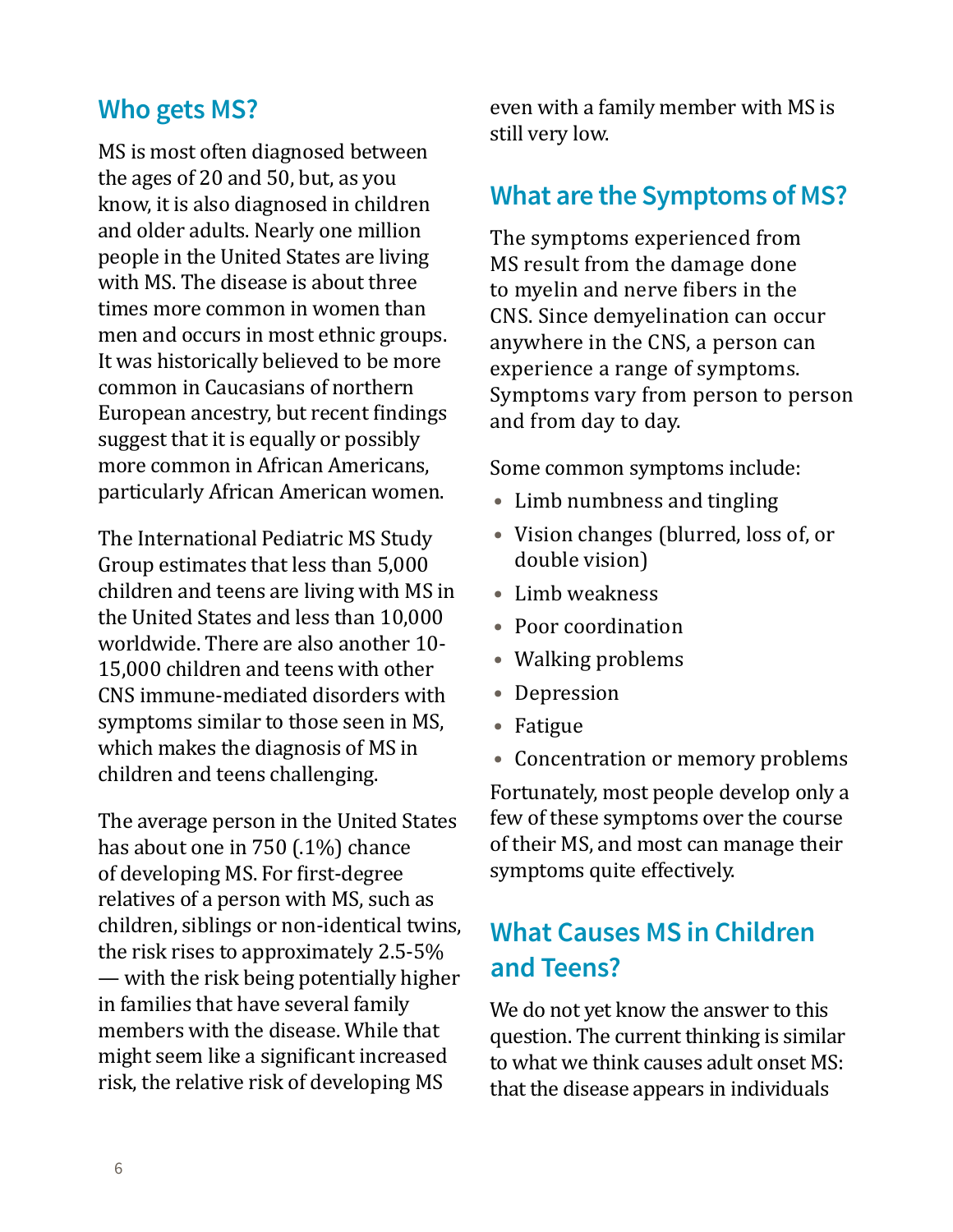<span id="page-6-0"></span>who are genetically predisposed and then exposed to a trigger in the environment, including:

- **•** Infection with Epstein-Barr virus (mononucleosis)
- **•** Cigarette smoking
- **•** Childhood and adolescent obesity
- **•** Low levels of vitamin D

No one environmental trigger alone causes MS, but they all play a role in making someone with the right genetic make-up more likely to develop MS. Many people who have been exposed to these triggers do not develop MS. We still do not understand why a combination of genetic factors and these triggers causes MS to happen. Scientists are studying the possible triggers, both environmental and genetic, to learn more about the causes of MS.

While studies indicate that genetic factors may make certain individuals more susceptible to the disease, there is no evidence that MS is directly inherited. It's important to know MS is not caused by any factor over which you or your child had any control. MS is not a contagious disease — your child did not "catch MS," and you do not need to be concerned that your child will give MS to other members of the family or to friends and classmates. There was nothing you did to cause this to happen and, similarly, nothing you could have done to prevent it.

# **What are the Different Types of MS?**

Children with MS exclusively have a relapsing-remitting course, which means there are clear attacks (relapses) of symptoms that subside (remit). During the periods of remission between attacks, there is no progression of the disease. Even though children may experience frequent attacks (possibly more than typically seen in adults), studies have shown that children also seem to have very good, often more rapid recovery than adults.

Other types of MS include:

- **•** Clinically isolated syndrome
- **•** Primary progressive MS
- **•** Secondary progressive MS

If you would like to learn more, you can find information at **[nationalMSsociety.org/What-is-MS](https://www.nationalmssociety.org/What-is-MS)** or by calling an MS Navigator® at 1-800-344-4867.

# **Is There a Cure for MS?**

There is no cure for MS at the present time. The important thing to note is that MS is not fatal. Almost all people with MS will live very close to a normal life span and eventually die of "natural causes" (e.g., heart disease, strokes or cancer).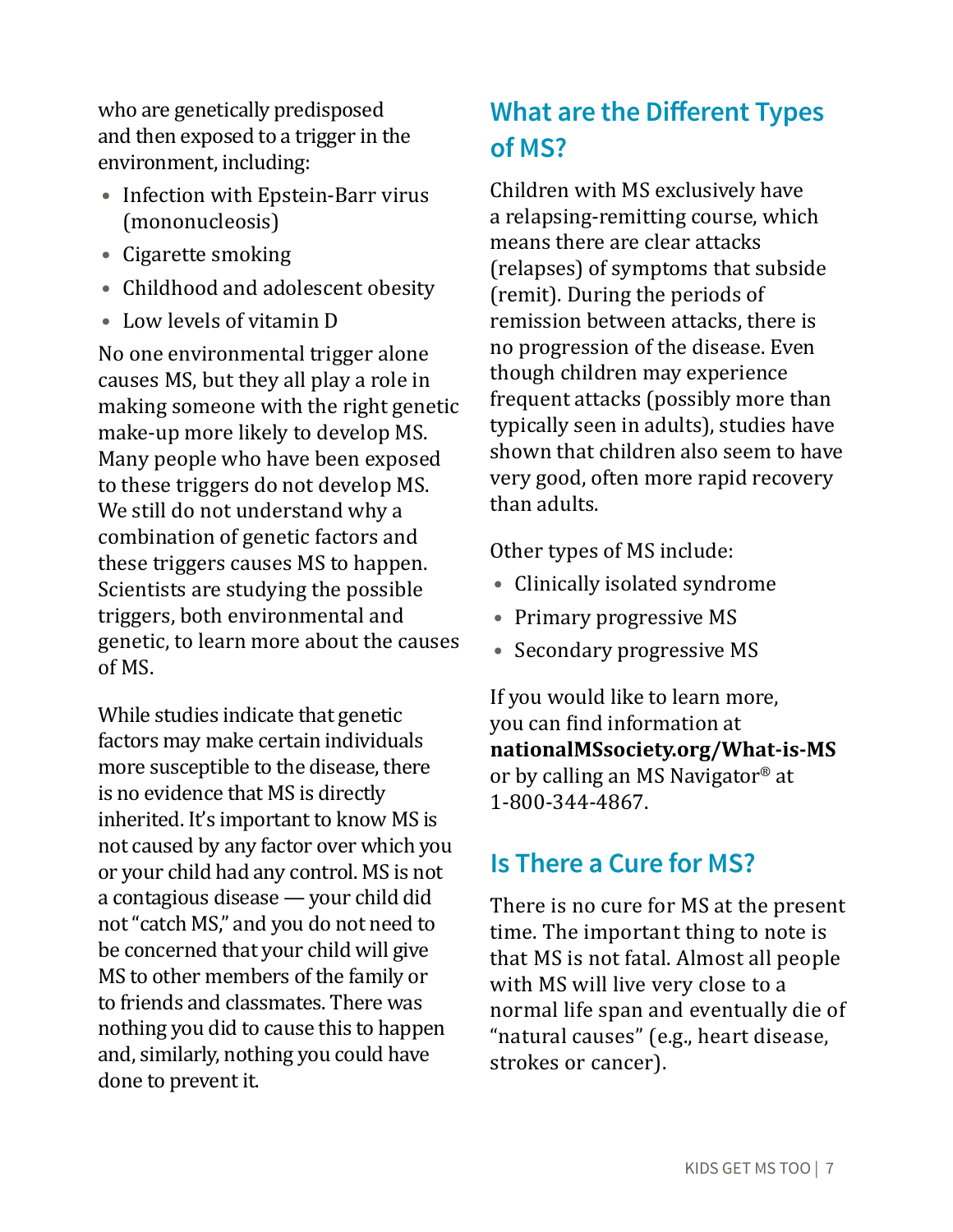<span id="page-7-0"></span>There are many medications approved by the US Food and Drug Administration (FDA) to treat relapsing forms of MS in adults. One treatment, fingolimod (brand name Gilenya®), is also approved for use in children ages 10 and older who have relapsing remitting MS. Many of the treatments approved for adults with relapsing forms of MS are also used off-label for children with MS. Pediatric MS experts have extensive clinical experience with the use of these medications in children, and there is a growing amount of safety and efficacy data for their use. We'll talk more about these treatments in the "Managing MS" section of this publication.

# **Do Children and Teens Need to be Told Their Diagnosis?**

Parents sometimes wonder if they should delay telling their child or teen about their MS diagnosis. No parent wants to cause a child undue anxiety, and every parent would like his or her child to have as carefree and happy a childhood as possible. There are, however, very good reasons for talking about the diagnosis openly:

**•** Children and teens know when they don't feel well. They are also very sensitive to their parents' moods and states of mind. Without an open and honest explanation of what is happening, they might use their own imaginations to fill in the blanks.

- **•** Open, honest communication in a family promotes trust and eliminates the need for secrets.
- **•** Children and teens need to be included in decisions about their care. When children and teens are included in developing their treatment plan, they are more likely to adhere to it (e.g. if children and teens get to make the decision of which medication they use, they are more likely to use it as instructed).
- **•** When parents talk comfortably about diagnosis and treatment issues, children feel more secure and less afraid. They know their parents and healthcare team are taking good care of them.
- **•** Children and teens with MS are going to have ongoing relationships with a variety of healthcare professionals, and undergo periodic medical examinations and evaluations. Open, comfortable communication with these professionals, geared to the child's age and level of understanding, will promote a trusting relationship and help make these experiences less frightening.
- **•** Many children, particularly younger ones, don't have the vocabulary or concepts they need to express their concerns or ask their questions. When parents talk openly with their children about MS, they are giving their children the vocabulary they need to say what's on their minds.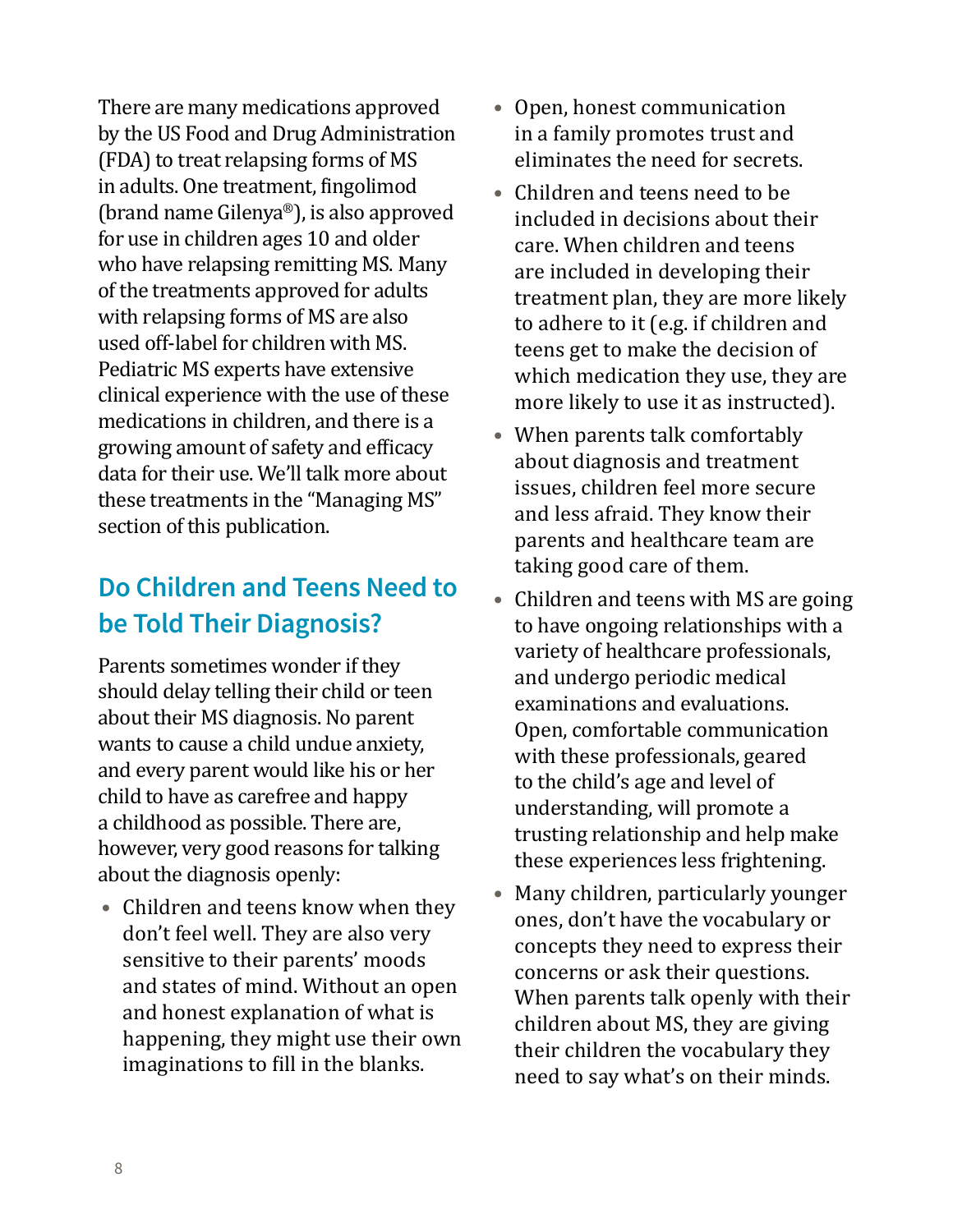# <span id="page-8-0"></span>**SECTION TWO— MANAGING MS**

# **Your Child's Relationship with the Healthcare Team**

Good relationships with healthcare professionals play an important part in living comfortably with MS. Depending on your child's age, you may have the dual challenge of helping the health professional understand what your child is experiencing, and helping your child understand what the professional is doing or saying.

Very few of us feel relaxed in the healthcare provider's office, and young children may find the diagnostic tests and neurologic exams frightening until they have developed trust in the healthcare providers. Your ability to stay calm and relaxed despite all the anxiety you are feeling will help your child feel more comfortable. To the extent possible, finding out ahead of time what is likely to occur during the visit will help you talk to your child about what to expect.

While teenagers may have some anxiety as well, they may gradually want to handle some of the healthcare provider visits on their own. Those who have been able to develop an open, trusting relationship with their healthcare provider may prefer to be examined and talk to the professional

without you there. This may be very difficult for you, given your own concerns and desire to hear everything that the professional is saying. But your teen's need for privacy and independence is normal. It will also help their transition to managing their own care as an adult easier.

One strategy is to arrive at a threeway agreement between you, your teenager, and the healthcare provider that acknowledges your child's wish for privacy and independence while making it clear that important medical decisions will be made by all of you together.

Because they do not want to "burden" or worry others, older children and teens may not open up about things that are bothering them either physically (such as new symptoms) or emotionally when you are present at visits. Giving teenagers time alone with their healthcare provider allows them to have an open discussion about things they might not otherwise share. After your teenager has had time alone with his or her healthcare provider, you can join them to review the details of the visit and make treatment plans.

In the case of older teens (18 and above), medical decisions are legally theirs to make. The provider will seek your input on medical decisions only with the older teen's permission.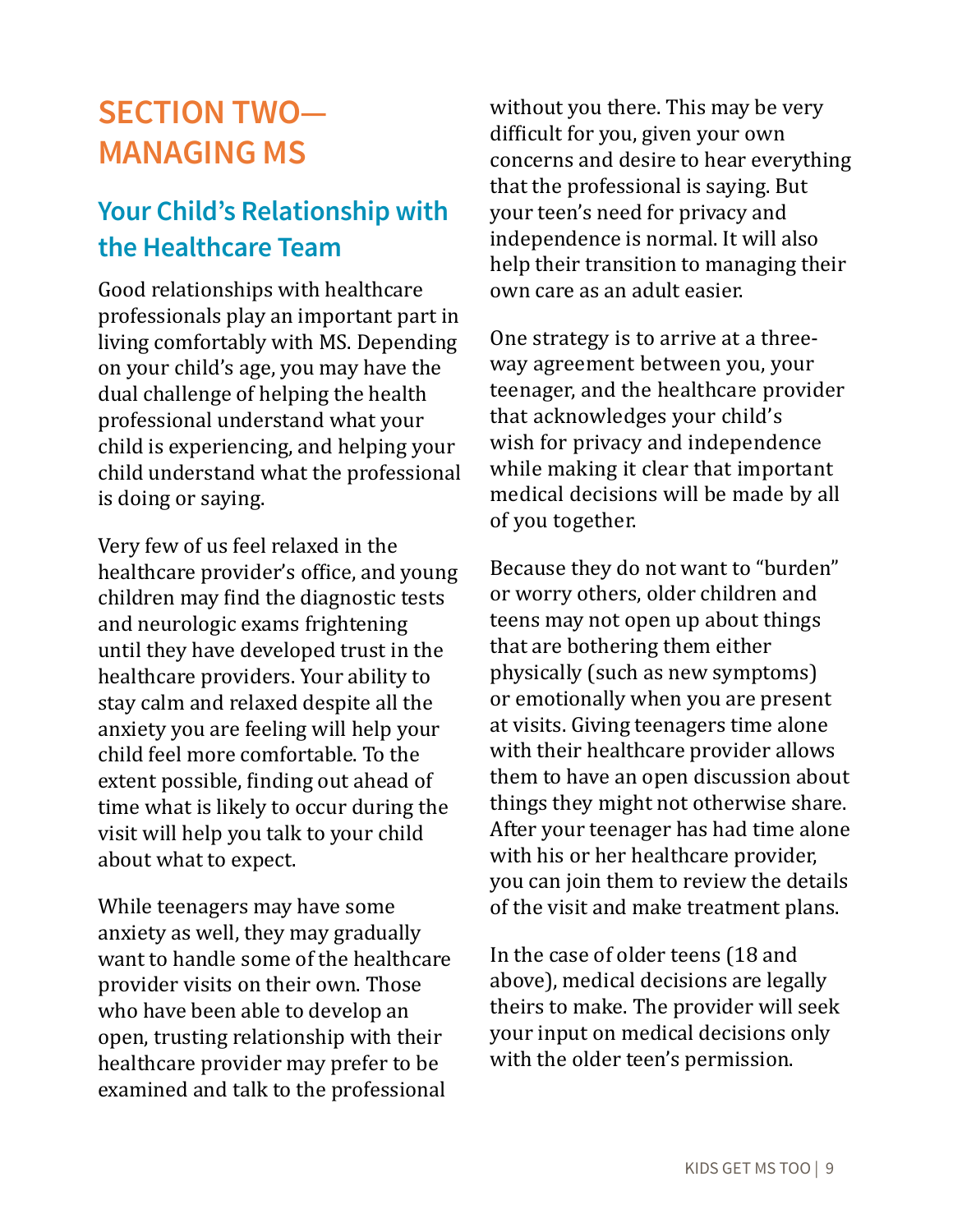# <span id="page-9-0"></span>**Where to Find Pediatric MS Healthcare Providers**

Identifying a neurology provider who will partner with you and your child can be a daunting task. The National MS Society has a directory of pediatric providers, by state, to assist you in your search. The clinicians in the directory have experience diagnosing and treating children under the age of 18 who have MS and other central nervous system immune-mediated diseases. Many are also involved in researching pediatric MS.

If there are no providers with expertise in your area, you can consider traveling to a provider with MS expertise for a consultation and take his or her recommendations back to your local healthcare provider. The important thing to remember is that there are resources available to help you find the best possible treatment for your child.

Access the directory of pediatric providers at **[nationalMSsociety.org/](https://www.nationalmssociety.org/What-is-MS/Who-Gets-MS/Pediatric-MS) [pediatricMS](https://www.nationalmssociety.org/What-is-MS/Who-Gets-MS/Pediatric-MS)** or contact an MS Navigator at 1-800-344-4867 for further help.

# **Treating Pediatric Onset MS**

The treatment of MS, in children and teens as well as adults, involves several strategies:

- **•** Modifying the disease course
- **•** Managing relapses
- **•** Maximizing lifestyle interventions
- **•** Managing symptoms

#### **Modifying the Disease Course**

There are medications that are very effective at preventing relapses and disability accumulation, which is referred to as modifying the disease course. Starting a disease modifying therapy (DMT) early and staying on it is the best available strategy to manage MS. There are several preventative goals of disease modifying therapies, including:

- **•** Reducing the number of relapses
- **•** Limiting the number of new lesions seen on magnetic resonance imaging (MRI)
- **•** Delaying disease progression

DMTs do not cure MS, and they are not designed to relieve existing symptoms. Sometimes the effects of the medications on the disease are not apparent, especially in the first few months. This can make staying on a medication difficult, particularly for children and teens. It's important that your child be involved in choosing and understanding the goals of a treatment. The medications only work when they are taken as intended. Encourage your child or teen to talk openly with his or her healthcare provider if they are struggling with sticking to the treatment schedule. There are many medication options, and it's most important that your child or teen be on one that he or she will be committed to taking.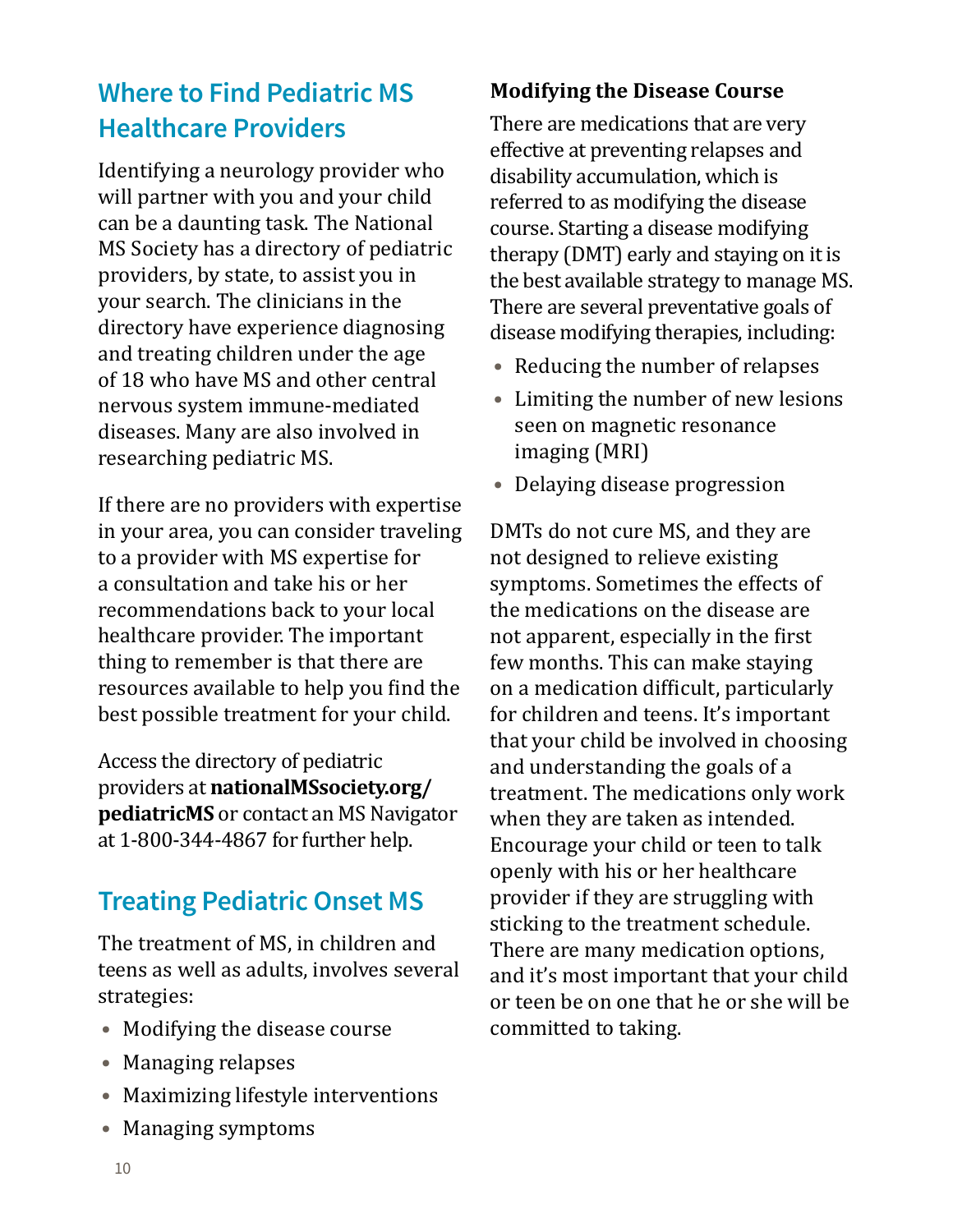More than a dozen disease modifying therapies are approved by the U.S. Food and Drug Administration (FDA) to treat adults with relapsing forms of MS. In May 2018, the FDA approved the use of the oral MS therapy Gilenya® (fingolimod, Novartis AG) for the treatment of children and adolescents 10 years of age or older with relapsing MS.

Many of the medications used for adults with MS have been studied in children with MS in different centers throughout the world, and a wealth of experience has accumulated among many clinicians caring for children and adolescents with MS. Healthcare providers rely on published study findings as well as their own clinical judgment to adapt the treatments with FDA approval in adults for their younger patients. Work with your healthcare provider to determine the best treatment option for your child.

Due to the changing landscape of disease modifying agents currently available for MS, the specific treatments are not discussed here. For more information on the available therapies, visit **[nationalMSsociety.org/DMT](https://www.nationalmssociety.org/Programs-and-Services/Resources/The-MS-Disease-Modifying-Medications-(-pdf)?page=1&orderby=3&order=asc)**.

#### **Managing Relapses**

Relapses, also called attacks, flare-ups and exacerbations, are periods of new or a recurrence of old symptoms that last in a constant fashion for 24 hours or more. Other things, like a fever,

getting overheated or a urinary tract infection, can also make old relapse symptoms worsen—this is called a pseudo-relapse. To be a true relapse, the symptoms need to be experienced outside of having an infection, a fever, or being overheated.

Relapses can last anywhere from a few days to several weeks and will resolve on their own, but sometimes medications are used to speed up the recovery process. Although symptoms such as numbness, tingling or very mild weakness can be frightening and disconcerting, they will generally improve and resolve on their own without medication. Healthcare providers sometimes reserve medication only for those relapses that are significant enough to interfere with your child's functioning at home and at school, like a problem with vision or ability to walk safely.

If medication is used to treat a relapse, it's typically managed with a 3- or 5-day course of intravenous or oral (pill) corticosteroids. This course is sometimes followed by a tapering (gradually decreasing) dose of oral corticosteroids over several days. The goal of corticosteroid therapy is to improve symptoms and hasten recovery time. Corticosteroids do not, however, change the long-term course of MS or have any other long-term benefits. In other words, whether your child's relapse is treated with corticosteroids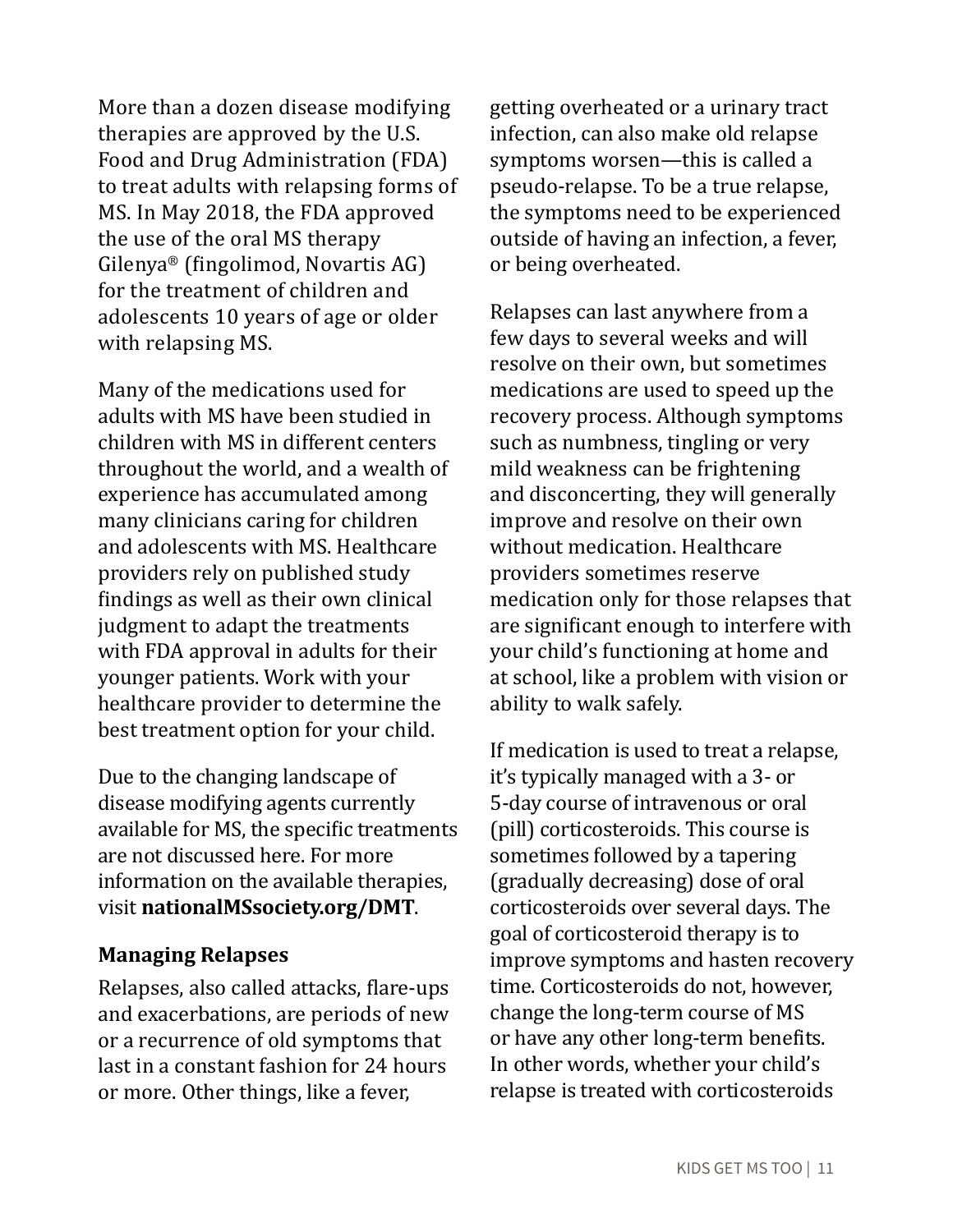will not impact his or her future disability or relapse likelihood.

#### **Maximizing Lifestyle Interventions**

A healthy diet, regular exercise, stress management and other wellness strategies can help your child manage his or her overall health and MS. Your child can feel his or her best by adopting the following preventive health strategies:

- **•** Eat a healthy diet
- **•** Get adequate exercise or physical activity
- **•** Quit cigarette smoking or avoid starting
- **•** Get enough rest
- **•** Utilize effective stress management strategies
- **•** Have regular medical checkups and age appropriate screening tests
- **•** Develop an effective support system
- **•** Build a good social network and have fun with friends
- **•** Pay attention to his or her emotional and spiritual needs

Many parents ask about the use of herbal or naturopathic remedies for their child. In the face of a disease like MS, for which we have no cure, it may be tempting to try products that boast of their ability to cure MS. Discuss the use of any "natural" or alternative therapy with your child's healthcare provider before trying it. Although there may be a benefit from some of these remedies, most have never been studied in controlled clinical trials to assess their safety and efficacy. Even natural products can be toxic or have significant side effects, and some may interfere with your child's other medications.

It is important to be wary of alternative therapies that claim to "boost" the immune system. Because MS is an illness in which the immune system appears to be overactive, in theory, boosting your child's immune response could worsen their MS.

It is also important to keep in mind that herbal supplements and other over-the-counter products are not regulated in the U.S. in the same way that prescribed medications are. That means that manufacturers can make claims for their products without oversight by the FDA or any other regulatory agency.

Discuss all treatments being considered with your child's healthcare team.

#### **Managing the Symptoms of MS**

MS symptoms can be unpredictable and vary from person to person. It's important to be familiar with the possible symptoms of MS so that your child can discuss them with his or her healthcare provider. There are medications available to manage the symptoms of MS and many of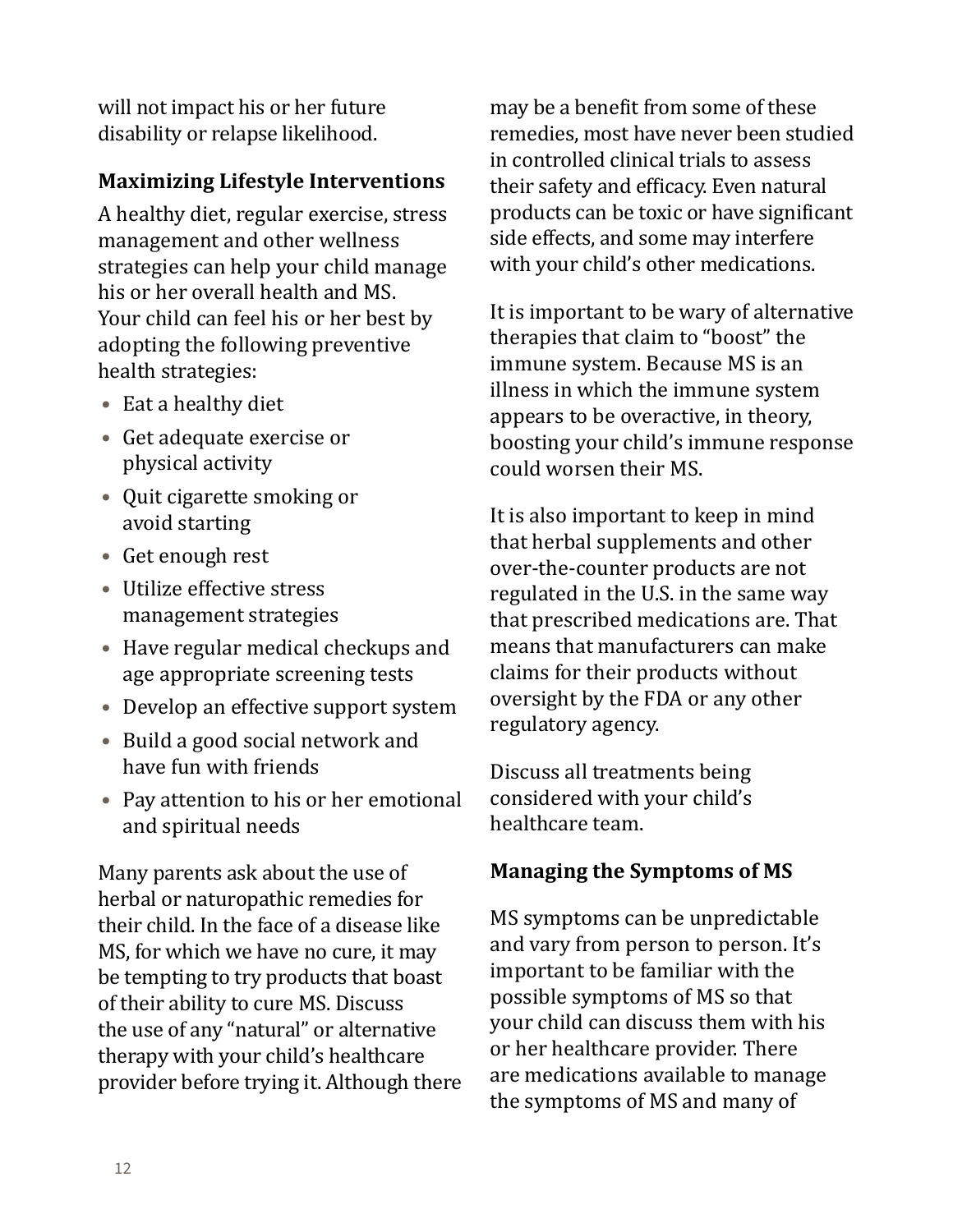<span id="page-12-0"></span>the symptoms can be managed with strategies that don't involve the use of medication, like physical therapy, counseling and lifestyle changes. Be sure to discuss all the symptoms your child is experiencing with your child's healthcare team.

Although MS can cause symptoms in many parts of the body, it is not the cause of every symptom that may occur. Your child will still get the same viral illnesses and assorted problems that all children get, and potentially others as well. It is therefore important to maintain regular check-ups with your child's primary care provider.

To learn more about the specific symptoms of MS and their management, visit **[nationalMSsociety.org/symptoms](https://www.nationalmssociety.org/Symptoms-Diagnosis/MS-Symptoms).**

# **SECTION THREE— RESOURCES AND SUPPORT**

# **The National Multiple Sclerosis Society**

We are here to be your supportive partner throughout this journey. Find links to videos, social media and other resources for families and kids.



**[nationalmssociety.org/](https://www.nationalmssociety.org/What-is-MS/Who-Gets-MS/Pediatric-MS) [pediatricMS](https://www.nationalmssociety.org/What-is-MS/Who-Gets-MS/Pediatric-MS)**

# **Pediatric MS Online Group for Parents**

Share concerns and information in a supportive online community. Visit **[msconnection.org](https://www.msconnection.org/)** to register and then search "Pediatric MS Group" to get started.

# **MS Navigator®**

Having the right information at the right time can help you make sound decisions. The National MS Society provides answers to questions and access to information on available resources. Our MS Navigators are highly skilled professionals equipped to respond to your individual needs. The National MS Society maintains strict confidentiality policies. Regardless of the types of programs or services you choose to utilize, your privacy will be respected and protected. Contact an MS Navigator to learn more.

**[nationalMSsociety.org/navigator](https://www.nationalmssociety.org/Resources-Support/Find-Support/Ask-an-MS-Navigator)** 

**[contactusnmss@nmss.org](mailto:contactusnmss%40nmss.org?subject=)**

1-800-344-4867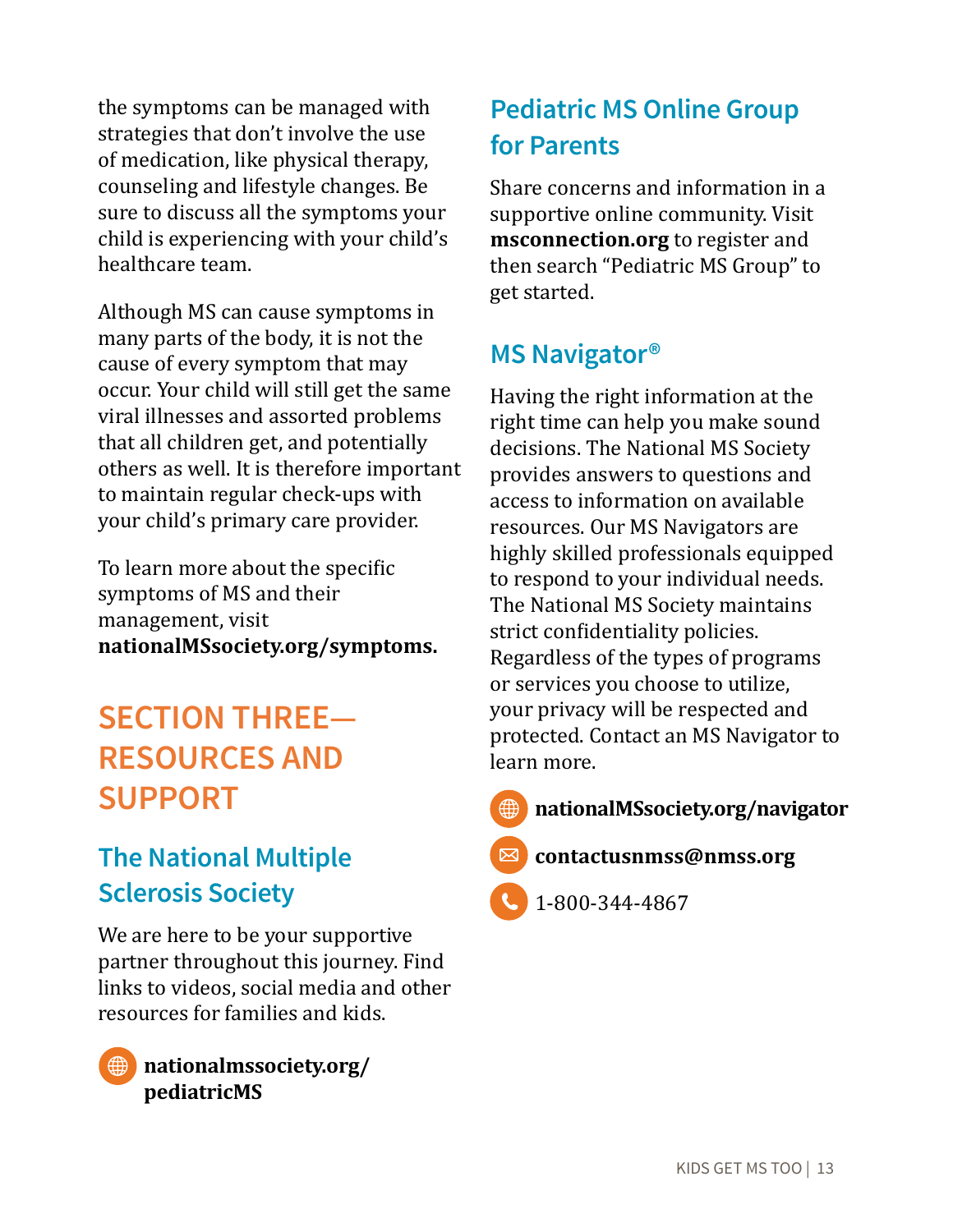# **International Pediatric MS Study Group**

Their mission is to improve the care of children with multiple sclerosis and acquired demyelinating diseases worldwide, promoting clinical initiatives, education and research.

# **[ipmssg.org](http://ipmssg.org)**

# **Pediatric MS Alliance**

Parents and families whose lives are affected by pediatric MS is what we're about. By sharing information, experiences, knowledge, resources, contacts, and providing educational opportunities, we can better build bridges and better help raise awareness for MS and other neuroimmunologic disorders.

- **[pediatricms.org](http://pediatricms.org/)**
- **[facebook.com/groups/](https://www.facebook.com/groups/PMSalliance) [PMSalliance](https://www.facebook.com/groups/PMSalliance)** (Private Facebook Group)

# **Oscar the Monkey**

Supporting kids and families on their journey with MS.



#### **[mroscarmonkey.org](http://mroscarmonkey.org/site/)**

Oscar the MS Monkey



@mroscarmonkey

# **Someonelikeme.ca**

For youth and young adults who are living with MS either with a diagnosis of MS or personal connection to MS. The platform features blogs, forums and inspirational stories of young people living with MS and engages youth in a friendly environment that respects and values their opinions and input. There are multiple ways to get informed, to get involved, and to take action.



**[someonelikeme.ca](https://someonelikeme.ca/)**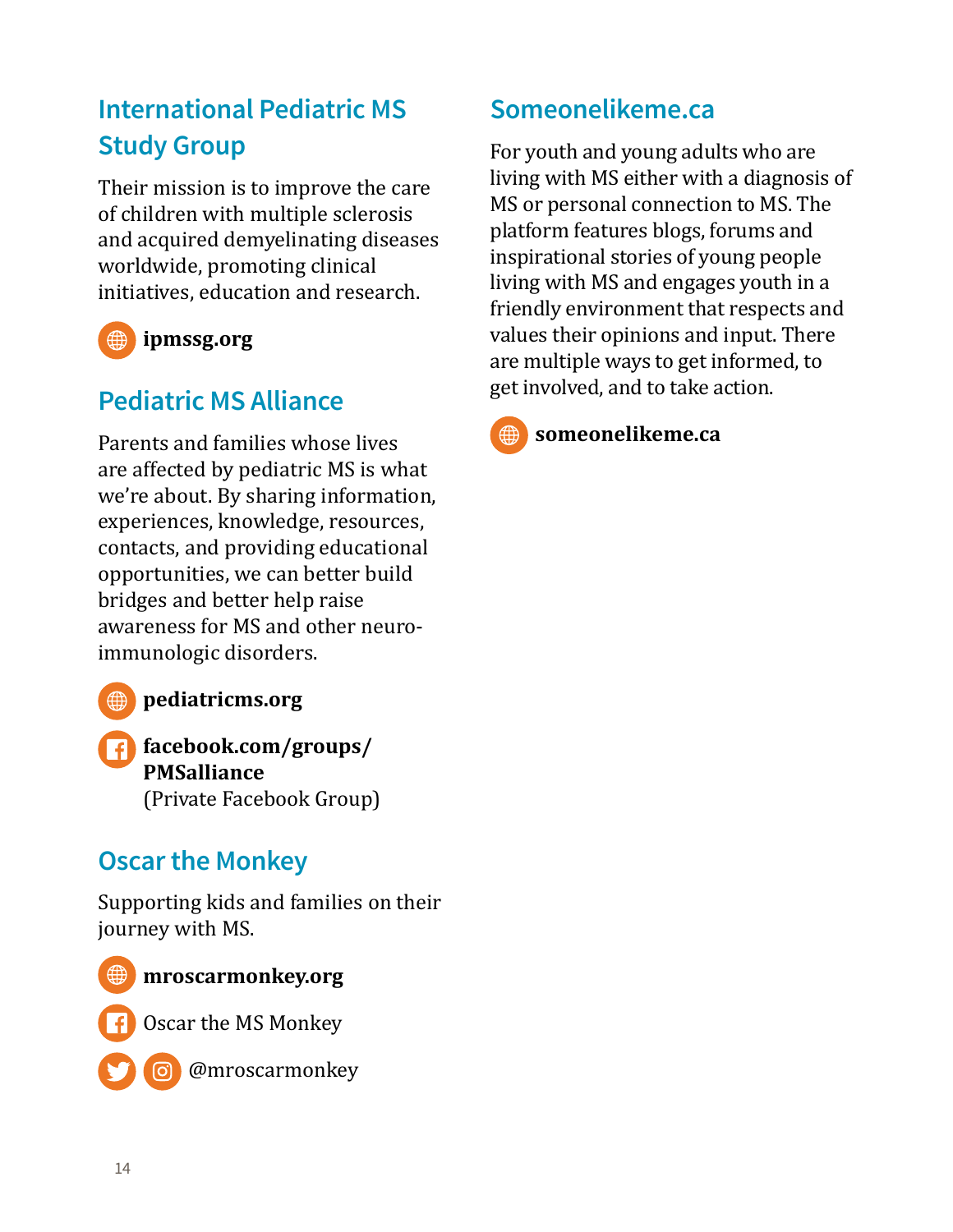$\odot$  2019 National MS Society. All rights reserved.